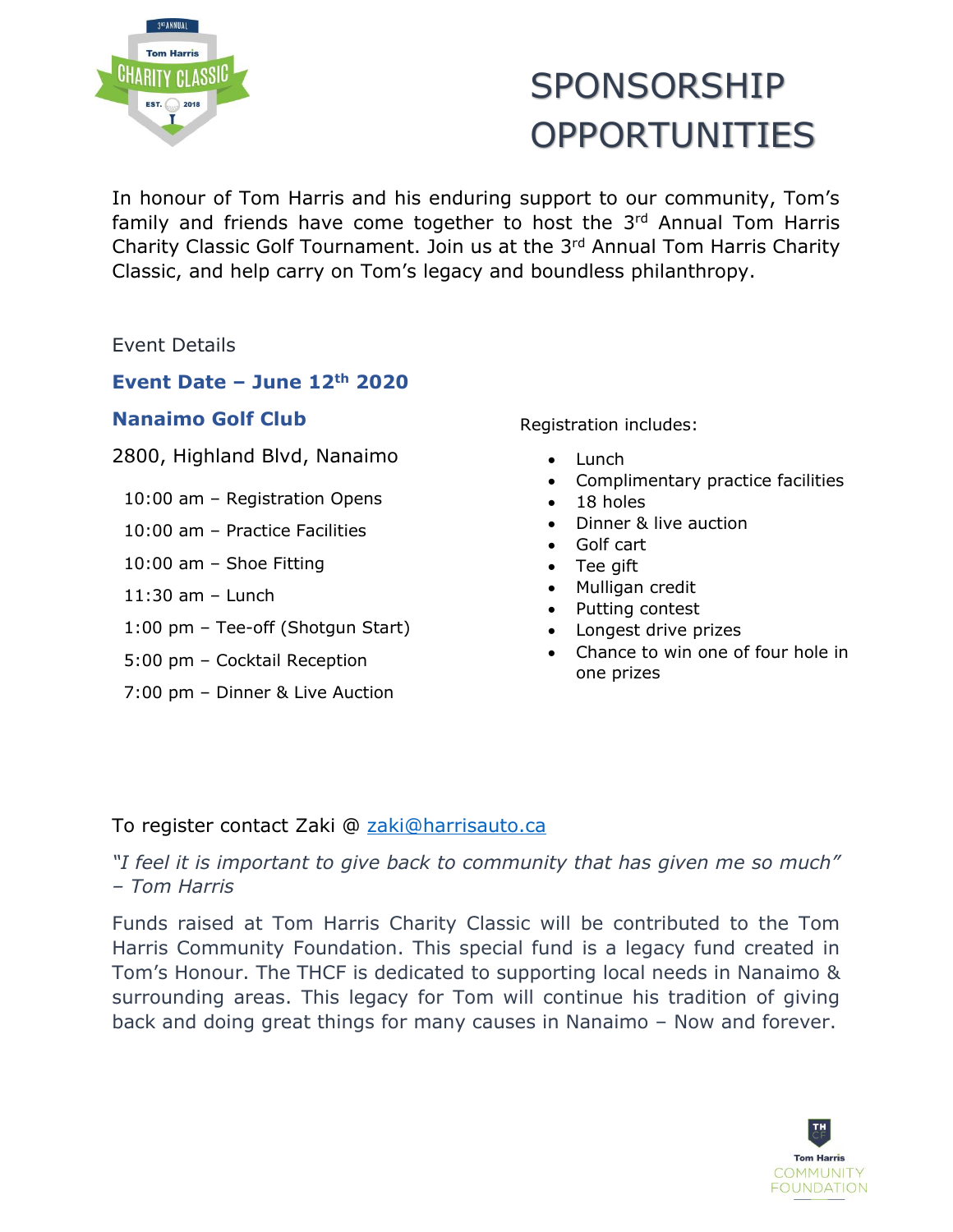

### SPONSORSHIP OPPORTUNITIES

### **Presenting Sponsor - \$25,000**

This sponsorship includes recognition on all event material and signage, including pop ups banners, flags, golf carts, volunteer shirts, commemorative golf balls, commemorative gift bag, and recognition from the podium at the dinner. Independent branded flags at the registration booth. Includes registration in the golf tournament and dinner for a team of four. Gobo display at dinner. Sponsorship includes recognition on Tom Harris Charity Classic Website and social media.

#### **Diamond - \$15,000 (Event Gift)**

This sponsorship includes logo recognition on at least four event banners placed in high profile locations throughout the day and recognition from the podium at dinner. This sponsorship includes logo recognition on official event golf carts. Includes registration in the golf tournament and dinner for a team of four. Recognition at the custom gift booth. Sponsorship includes recognition on Tom Harris Charity Classic Website and social media.

#### **Platinum - \$10,000 (Entertainment Sponsor)**

- 1. **Dinner Sponsor** This sponsorship includes logo recognition on at least four event banners placed in high profile locations throughout the day and recognition from the podium at dinner. This sponsorship includes logo recognition on official event golf carts. Includes registration in the golf tournament and dinner for a team of four. At the dinner the sponsor will be highlighted. The table toppers will be branded with the sponsors logo. Sponsorship includes recognition on Tom Harris Charity Classic Website and social media.
- 2. **Entertainment Sponsor -** The platinum sponsor will be responsible for the entertainment components such as lights and A/V, DJ, fireworks, photo and video production. This sponsorship includes recognition on all materials and signage and recognition from the podium at dinner and prior to every entertainment component. Includes registration in the golf tournament and dinner for a team of four. This sponsorship includes logo recognition on at least four event banners placed in high profile locations throughout the day. Sponsorship includes recognition on Tom Harris Charity Classic Website and social media.